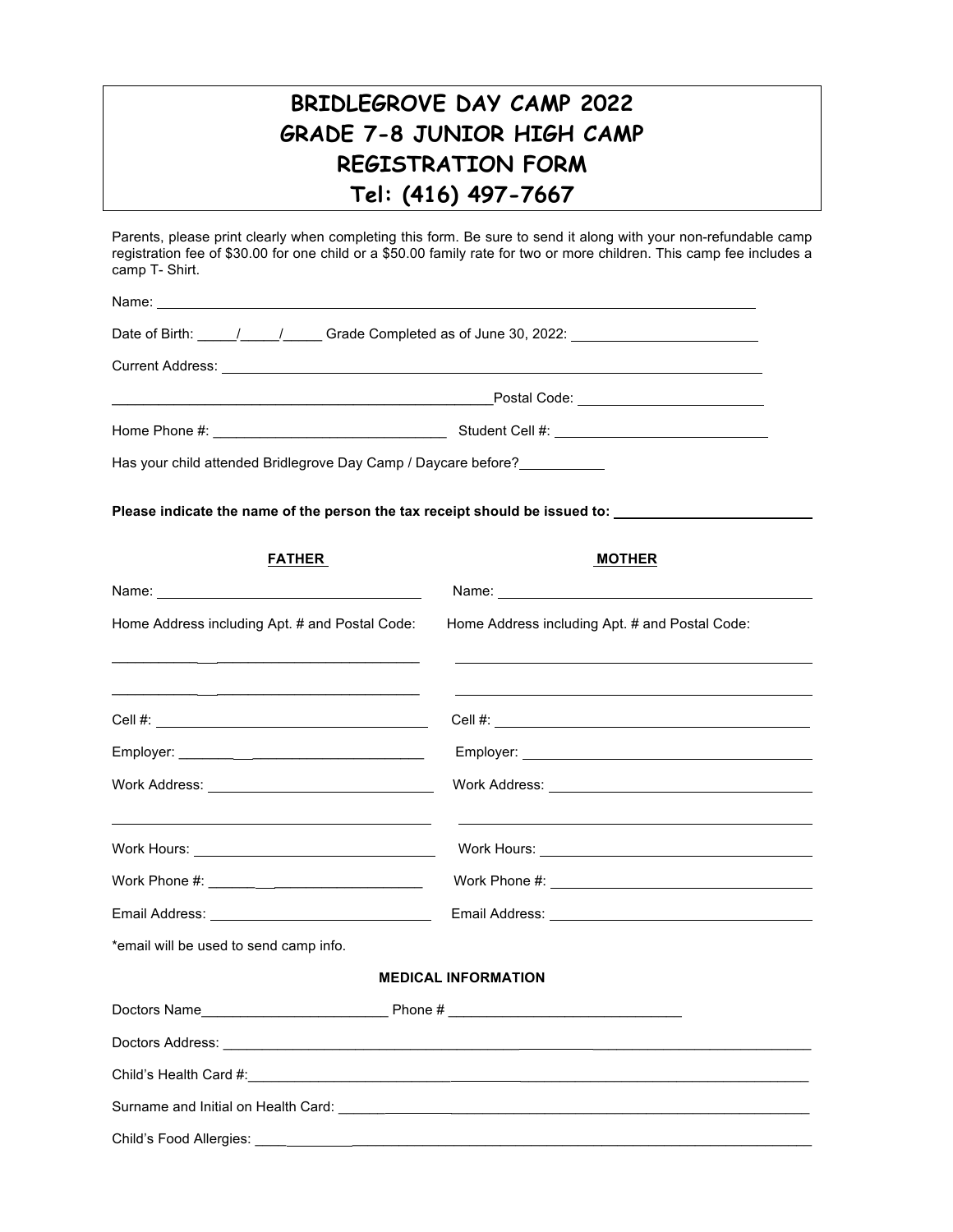| Child's Medication Allergies: <u>with the magnetic control of the set of the set of the set of the set of the set of the set of the set of the set of the set of the set of the set of the set of the set of the set of the set </u>                                                                                                                                                                                                                                                                   |  |  |
|--------------------------------------------------------------------------------------------------------------------------------------------------------------------------------------------------------------------------------------------------------------------------------------------------------------------------------------------------------------------------------------------------------------------------------------------------------------------------------------------------------|--|--|
| Is your child on any medication presently? _________________What? __________________________________                                                                                                                                                                                                                                                                                                                                                                                                   |  |  |
| Does your child have any developmental, physical or health concerns?                                                                                                                                                                                                                                                                                                                                                                                                                                   |  |  |
|                                                                                                                                                                                                                                                                                                                                                                                                                                                                                                        |  |  |
|                                                                                                                                                                                                                                                                                                                                                                                                                                                                                                        |  |  |
|                                                                                                                                                                                                                                                                                                                                                                                                                                                                                                        |  |  |
| <b>CHILD INFORMATION</b>                                                                                                                                                                                                                                                                                                                                                                                                                                                                               |  |  |
|                                                                                                                                                                                                                                                                                                                                                                                                                                                                                                        |  |  |
|                                                                                                                                                                                                                                                                                                                                                                                                                                                                                                        |  |  |
| <b>CHILD ESCORTS</b>                                                                                                                                                                                                                                                                                                                                                                                                                                                                                   |  |  |
| If you have made arrangements for an alternate pick up person, please inform the day camp staff ahead of time.                                                                                                                                                                                                                                                                                                                                                                                         |  |  |
|                                                                                                                                                                                                                                                                                                                                                                                                                                                                                                        |  |  |
|                                                                                                                                                                                                                                                                                                                                                                                                                                                                                                        |  |  |
|                                                                                                                                                                                                                                                                                                                                                                                                                                                                                                        |  |  |
|                                                                                                                                                                                                                                                                                                                                                                                                                                                                                                        |  |  |
|                                                                                                                                                                                                                                                                                                                                                                                                                                                                                                        |  |  |
|                                                                                                                                                                                                                                                                                                                                                                                                                                                                                                        |  |  |
|                                                                                                                                                                                                                                                                                                                                                                                                                                                                                                        |  |  |
| <b>EMERGENCY CONTACT PERSON</b><br>we will contact this person if we are unable to reach either parent                                                                                                                                                                                                                                                                                                                                                                                                 |  |  |
|                                                                                                                                                                                                                                                                                                                                                                                                                                                                                                        |  |  |
|                                                                                                                                                                                                                                                                                                                                                                                                                                                                                                        |  |  |
|                                                                                                                                                                                                                                                                                                                                                                                                                                                                                                        |  |  |
| 1) MEDICAL RELEASE CONSENT                                                                                                                                                                                                                                                                                                                                                                                                                                                                             |  |  |
| If at any time, due to circumstances such as accident, sudden illness or emergency, I give my consent for<br>to have any required medical treatment including anesthetic                                                                                                                                                                                                                                                                                                                               |  |  |
| necessary, by a private physician or hospital. I also consent to emergency transportation if necessary.                                                                                                                                                                                                                                                                                                                                                                                                |  |  |
| 2) FIELD TRIP CONSENT<br>I understand that the day camp will be having weekly field trips and that all details for these events will be posted<br>for my knowledge and information. The field trip costs are included in the weekly fees. I give my permission for<br>to be transported by public transportation or school bus<br>rental, so that he/she can participate in any supervised camp trip off the day camp/church property. Reminder,<br>camp grounds are closed during all off site trips. |  |  |
| DAY CAMP POLICIES AND PARENT INFORMATION<br>have read, understood and agree to the two above outlined consents.<br>As well as the Day Camp Policies and Parent Information Form. I agree to follow the outlined procedures while<br>my child is attending Bridlegrove Day Camp.                                                                                                                                                                                                                        |  |  |
|                                                                                                                                                                                                                                                                                                                                                                                                                                                                                                        |  |  |

Parents Signature: \_\_\_\_\_\_\_\_\_\_\_\_\_\_\_\_\_\_\_\_\_\_\_\_\_\_\_\_\_\_\_\_\_\_\_\_\_\_\_\_\_\_\_\_ Date: \_\_\_\_\_\_\_\_\_\_\_\_\_\_\_\_\_\_\_\_\_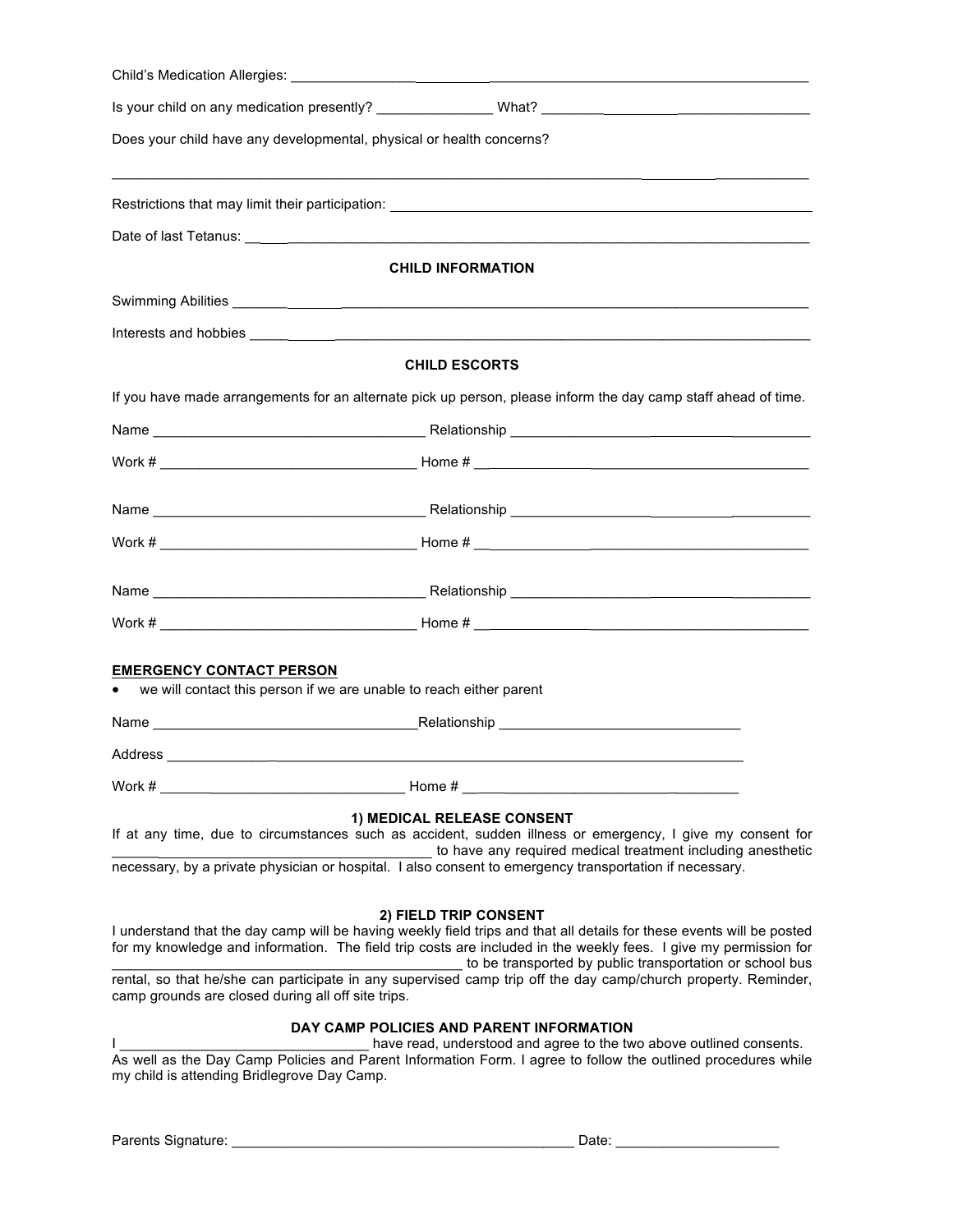## **BRIDLEGROVE DAY CAMP 2022 GRADE 7-8 JUNIOR HIGH CAMP REGISTRATION FORM AND PAYMENT INFORMATION**

• Please complete this form and return it along with the camp application form as well as the nonrefundable registration fee of \$30.00 for one child or a \$50.00 family rate for two or more children. Applicants will be taken on first come first serve basis.

| Parents Name ___________________                                                                                                                                                                                                                                                    |                                          |  |
|-------------------------------------------------------------------------------------------------------------------------------------------------------------------------------------------------------------------------------------------------------------------------------------|------------------------------------------|--|
| Student's Name                                                                                                                                                                                                                                                                      | Date of Birth: ________/______/_________ |  |
| Age Grade Completed as of June 30, 2022                                                                                                                                                                                                                                             |                                          |  |
| T-shirt size Please Circle One (Youth S M L) (Adult S M L XL)                                                                                                                                                                                                                       |                                          |  |
| • Please check off the dates that your child will attend Bridlegrove Junior High Camp<br>• CAMP IS CLOSED: Aug 1 Civic Day<br>• Payment must be made by E-Transfer to daycare6548@gmail.com<br>** In the memo please indicate the child's name and the week you are paying<br>for!! |                                          |  |

• **Early fee's and Tuck Shop are CASH ONLY***,* **please do not add them to your weekly payments**

### **\*\*EARLY BIRD RATE\*\* APPLIES TO FORMS THAT ARE SENT IN BY MAY 31ST, 2022 FORMS RECEIVED AFER MAY 31ST,2022 WILL BE SUBJECTED TO A \$5.00 INCREASE PER WEEK**

| Dates available: | *July 11 - 15 | \$165.00                           |
|------------------|---------------|------------------------------------|
|                  | *July 18 - 22 | \$165.00                           |
|                  | *July 25 - 29 | \$165.00                           |
|                  | *Aug. $2 - 5$ | \$132.00<br>(4 day week pro-rated) |
|                  | *Aug. 8 - 12  | \$165.00                           |
|                  | *Aug. 15 - 19 | \$165.00                           |

Signature of Parent of Guardian:

Date:

**\*\*\*\*\*\*\*\*\*\*\*\*\*\*\*\*\*\*\*\*\*\*\*\*\*\*\*\*\*\*\*\*\*\*\*\*\*\*\*\*\*\*\*\*\*\*\*\*\*\*\*\*\*\*\*\*\*\*\*\*\*\*\*\*\*\*\*\*\*\*\*\*\*\*\*\*\*\*\*\*\*\*\*\*\*\*\*\*\*\*\*\*\*\*\*\***

**REMINDER: IF YOU ARE ALLOWING YOUR CHILD TO TRAVEL TO AND FROM CAMP ON THEIR OWN, PLEASE ATTACH A LETTER AS OUTLINED IN THE JUNIOR HIGH CAMP POLICIES AND PARENT INFO.**